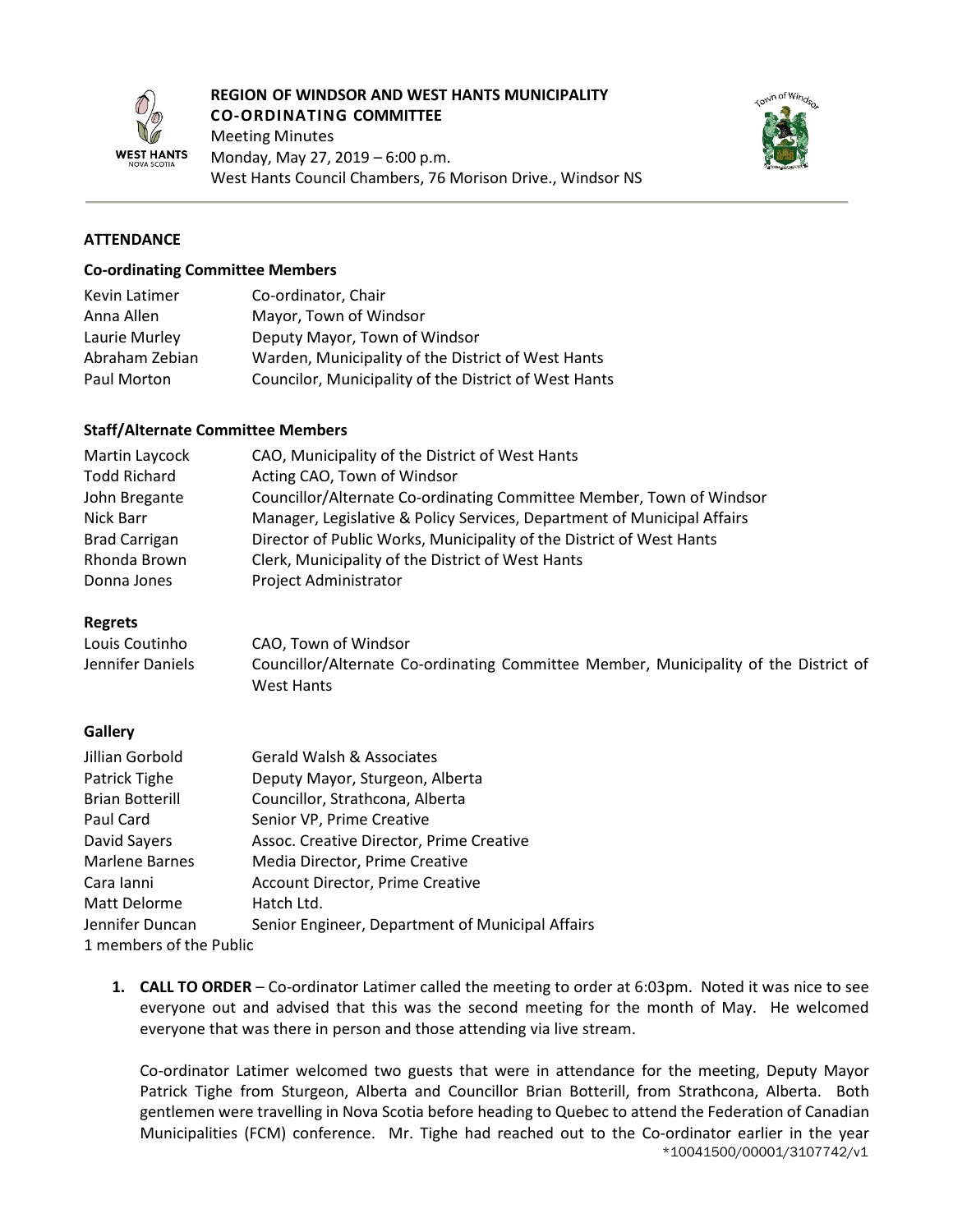showing an interest in the work the committee was doing with regards to Municipal reform. Advised the Committee that they had met with both guests earlier in the evening to update them on the status of the Region of Windsor and West Hants Municipality consolidation project.

**2. APPROVAL OF AGENDA** – Additions and/or Deletions

# **MOVED/SECONDED THAT THE AGENDA BE APPROVED AS CIRCULATED. MOTION CARRIED**

**3. APPROVAL OF MINUTES** – Meeting of May 6, 2019

**MOVED/SECONDED THAT THE MINUTES BE APPROVED AS CIRCULATED. MOTION CARRIED**

### **4. DELEGATIONS / PRESENTATIONS**

#### **(a) Jillian Gorbold (Human Resource Analysis Update)**

- Ms. Gorbold noted that it was important to provide a status update on the Human Resource Analysis work being conducted for the consolidation. Reviewed the report that was submitted with the agenda and went over the highlights.
- Advised that she has conducted over 60 one-on-one meetings with staff. This has provided a good perspective of the organization that is not normally obtained with just reviewing material.
- Mayor Allen commented that she was very pleased that Gerald Walsh and Associates were providing the tools (workshops/question & answer sessions) to staff.
- Co-ordinator Latimer noted that the design and implementing of the administrative structure for the new Regional Municipality is one of the more important and core functions for the committee. Stated that he personally feels they have a good head start on it and in good shape for the work that needs to be done.

#### **(b) Paul Card, Prime Creative – Communications**

- Mr. Card introduced himself and his team, advising that they would be assisting in the presentation.
- Went over their approach to the communication plan and support they will be providing. Noted that they are currently working with a broader team within the two units on how this communication plan is to be rolled out.
- Noted that one of the biggest challenges they have in front of them is how to wrap arms around the topic "Consolidation". Looking at how to frame up the conversations to have with the community and engage residents, making them part of the story.
- Looking for a communication plan and message platform that makes it sound compelling to the residents and community. Something that they see themselves in so that they can engage them in conversation, get feedback and inform residents of the work progressing on the consolidation.
- One of the most important check points/measuring sticks for Prime Creative is to build on what has already been done, to build on the Strongerregion.ca website.
- Mr. Sayers gave an introduction to the rally cry "Together" and presented the video to the Coordinating Committee. Went over the various components of the platform and what it means to the overall consolidation process – Stronger Together.
- Part of communication plan and rolling out of the platform, is to use the strategy of leveraging existing community events across the region over the next several months. Setting up at these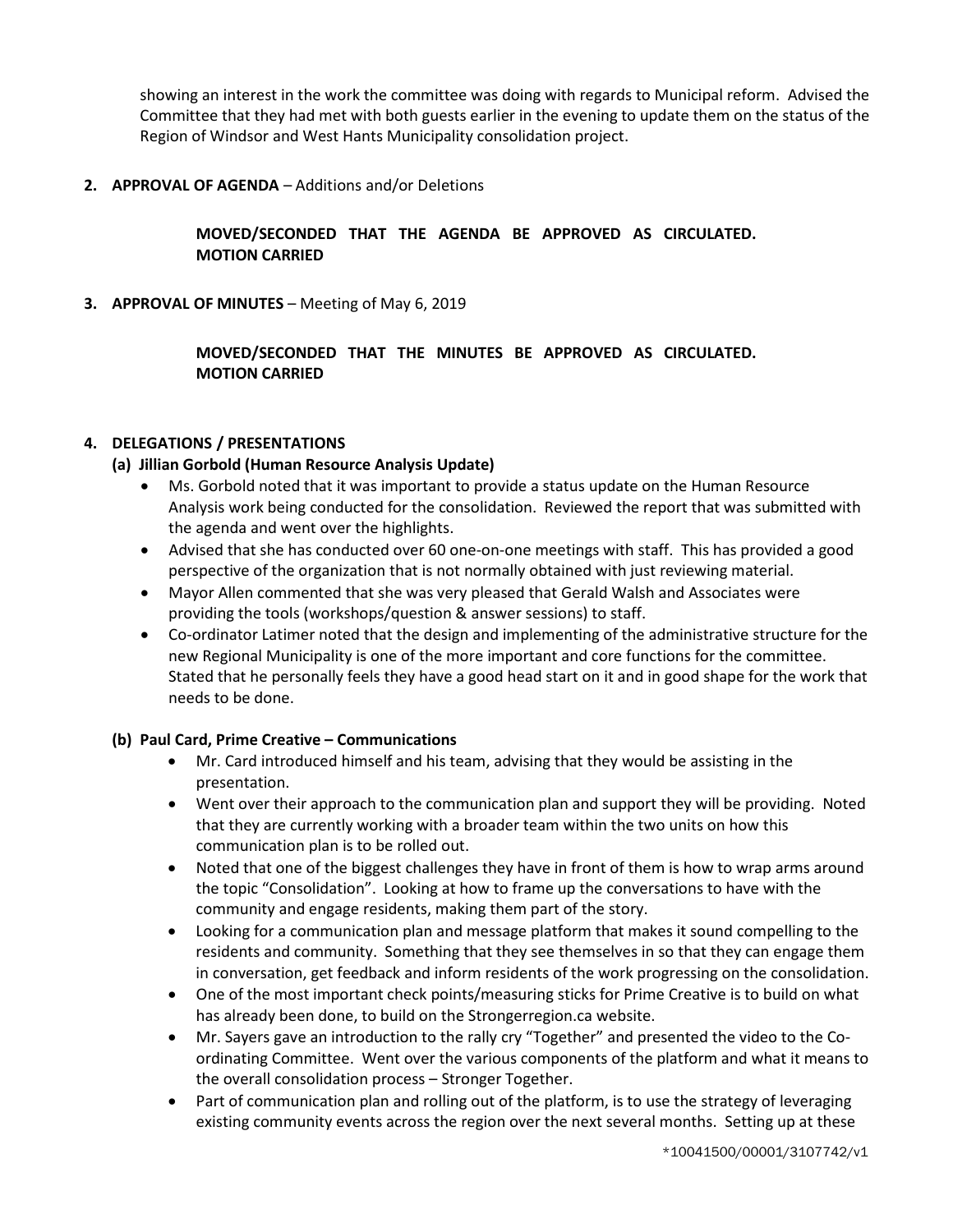events and making it a welcoming experience to communicate and interact with members of the community. Provide an overview of what consolidation means, what has been going on, what are the next steps and what decisions have been made. Would educate residents on where to go to get information and point them in the direction of the website.

- Mr. Card reviewed the components of the Public Engagement questionnaire with the Committee and advised that it would also be posted on the Stronger Region website so that residents could complete the questionnaire online.
- Deputy Warden Morton stated that he noticed on the slide identifying community events to attend, that there were several areas not covered. Asked what the plan was to get out to those areas like Brooklyn, Bramber, and Hantsport? Mr. Card advised that there are support events that would cover off these areas in the region, but it is a challenge. There are hundreds of events in the area over the next few months, but they picked core events which they know are fairly well attended by larger groups. Noted that it didn't mean that support events were no less important but felt it would be important to receive feedback from the team and councilors as to where they should be attending.
- Co-ordinator Latimer asked Mr. Card if the committee members had thoughts, or are receiving input around what might be good locations or venues for support events, how should they deal with that? Mr. Card noted that at this stage, there is literally a sign up for events, what are they and what makes sense? Will map this out as communications happen. Mr. Card was asked to come back and update the Committee as the plan unfolds.
- CAO Laycock added that one of the considerations that the Committee needs to take into account is staff time and staffing at the events. Stated that no one disagrees that they need to get out, but someone has to be there to staff the event. Need support from council and for them to take the lead on this.
- Mayor Allen commented on the video clip and asked if it was the one to be used or just an example. Mr. Card advised that it was an example to give a feel for what the video could be like. Mayor Allen noted that she knows the people around the community and didn't recognize anyone in the clip. Thought it would be important to have people from the community in the video so they could see themselves.
- Mayor Allen noted that the more the Committee discussed the communication plan and the Together platform, they more she bought in. Feels like it works, she understands it, and that it was all coming together. Advised she is looking forward to the next stages.
- Co-ordinator Latimer ask for an update on the website. Mr. Card replied that they have already mapped out what that looks like and are excited to use the current Stongerregion.ca. Noted that people have this bookmarked and it fits with the Together Platform. Looking for support from the Committee so they can transfer the look and feel of the platform over to the Stronger Region website.
- Warden Zebian commented that the logo is catchy and felt that the colors were fantastic.

# **MOVED/SECONDED THAT THE DESIGN AND TOGETHER PLATFORM IS ACCEPTED AS PRESENTED. MOTION CARRIED**

Mr. Tighe and Mr. Botterill left the meeting at 6:37pm

# **(c) Matt Delorme, Hatch & Jennifer Duncan, DMA – Asset Management Road Map**

• Mr. Delorme advised that they were there tonight to talk about what was coming up for Asset Management (AM). Noted that Hatch was responsible for putting together the asset collection and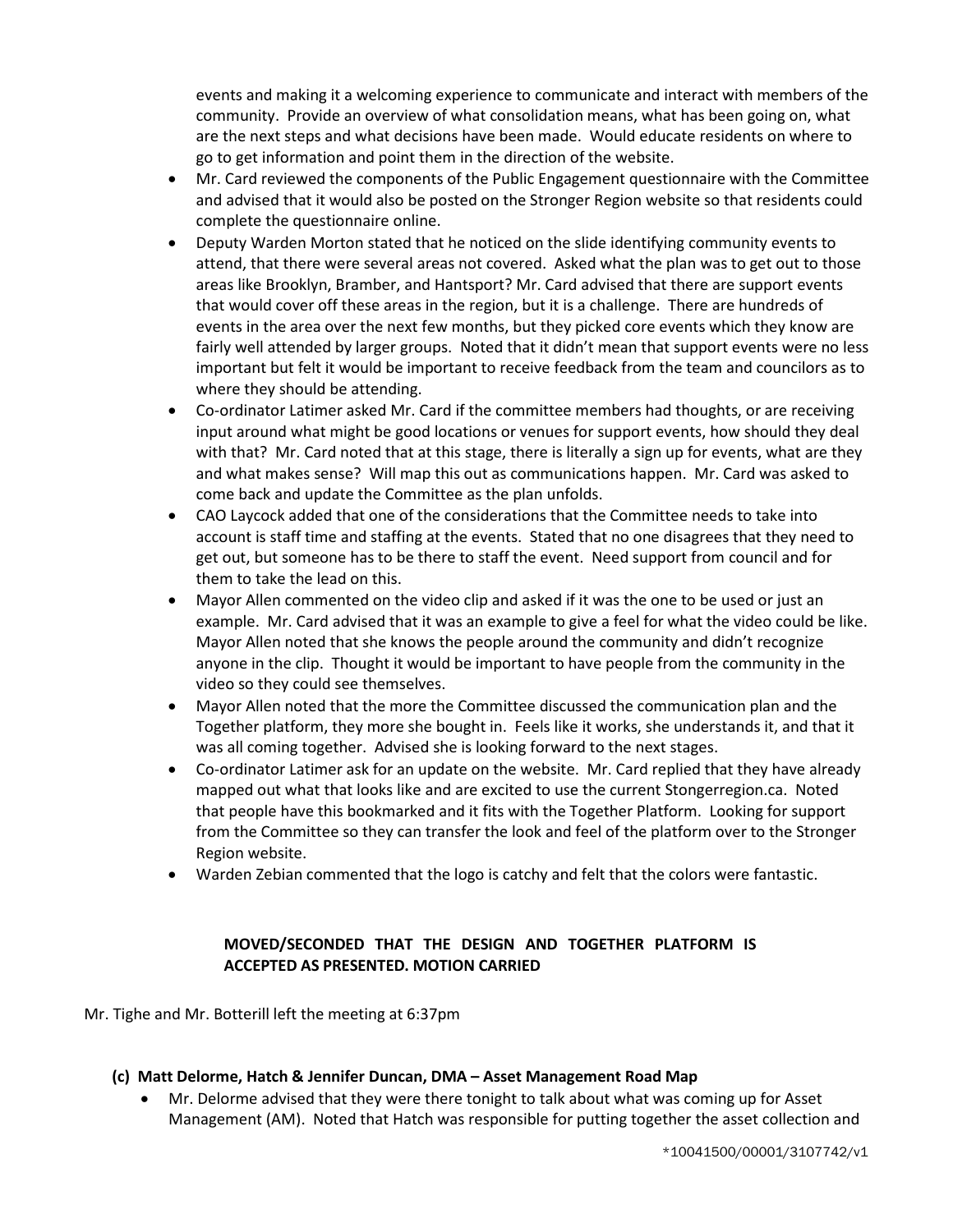Road Map and the Province has the framework, they are keeping close communications.

- Mr. Delorme noted that Ms. Duncan and her group at Department of Municipal Affairs have a grand vision for AM. Hatch wants to ensure that everything that happens is in agreement with the Province's framework. Stated that Windsor and West Hants are on the leading edge compared to what other Municipalities and Provinces are doing.
- Mr. Delorme wanted to note two points: one, that assets that you own are not just a bunch of things in the ground, they are there because they provide a service to the residents. AM is looking at managing those things that provide services. Second, that they were not interested in developing a plan that would just sit on a shelf and collect dust. They were interested in getting internal staff thinking along the lines of AM, not just Public Works and Engineers but staff from all the functional departments. When Hatch has completed their work, they want to provide something that staff and elected officials can work with and carry on the process without having to bring in consultants.
- Mr. Delorme went over his presentation with the Committee members and advised that there will be a workshop held on June 19<sup>th</sup>, where they will start to develop an AM Policy.
- Co-ordinator Latimer asked Mr. Delorme what he considers to be an asset? Anything that you own and manage that provides a service to the residents. Something that would fall outside of this would be Fire Services, which are not actually owned and managed by the municipality. AM focus on things that you actually have decision making power over.
- Mr. Delorme noted that outside of HRM & Halifax Water, the new Regional Municipality will be on the leading edge and will be the first joint municipality to have all of their inventory assessed.
- Mayor Allen inquired as to whether this was something that was going to happen anyway or something that the Province was mandating in the future? Noted that she was glad it was being done, that it is a critical piece to any municipality, consolidation or not. Mr. Delorme indicated that yes, this would have had to happen in the future.
- Advised that the new municipal unit will have a fully functioning AM plan bundled together when everything was said and done, sustainable with internal staffing.
- Ms. Duncan pointed out that Nova Scotia is a little different in terms of how other provinces look at monitoring Federal AM requirements. Nova Scotia's approach is focused on building municipal capacity. Stated that in Nova Scotia, and across Canada, there is a lack of time, funding and resources to thoroughly evaluate infrastructure needs, which is the basis for the provincial program.
- Ms. Duncan advised that the current program is non regulatory, it is voluntary and based on municipal feedback. Direction is dictated by a working group, which is multi-disciplinary and includes municipal counterparts across the province.
- Ms. Duncan presented her slides and explained the asset management data collection registry, Infrastructure Registry for Municipal Units (IRMA). Mayor Allen asked if the Provincial Government's assets were in IRMA and was advised no, another government department looks after the Provincial assets.
- Co-ordinator Latimer asked Mr. Delorme how the next nine months would unfold. Mr. Delorme, noted that it would be in two steams, and they are currently working on the first, the asset inventory stream. This involves the team pulling together and mapping all of the data. This work should be done by the mid-June. Over the next two months, while that is happening, they will collect all of the condition data, to know what assets there are and what condition they are in. This part should be done by the end of August.
- In parallel with that, they are starting workshops, getting the internal working group together, and the road map to create a plan. To start looking at those things with risk and prioritize so that it is known what is important to your communities. Should be done this part by end of September.
- They will merge these two parts together during September and October, and get into the risk and prioritization part, massaging these priorities into the capital plan. Side project will also be working with Public Works to review software needs. Feeding this information into the capital plan by November/December and finalizing the project by January.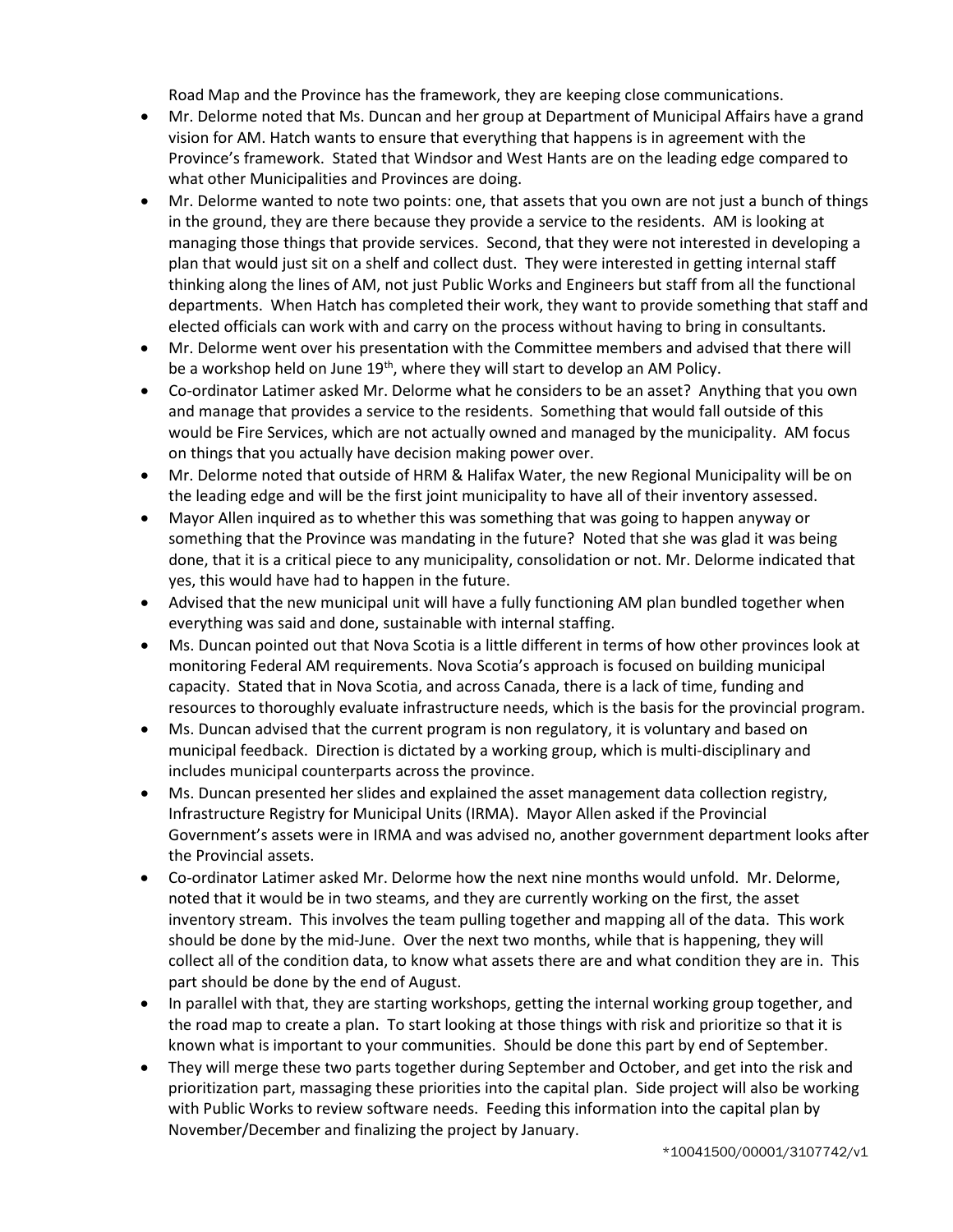- Acting CAO Richard shared that elected officials are invited to attend the workshop being held on June 19<sup>th</sup> and are encouraged to do so. Mr. Delorme noted that it adds a great value if the elected official attend, especially at this point in the work.
- Co-ordinator Latimer pointed out that the work being done on the Asset Registry will be a great tool to pass over to the new Regional Municipality as it moves forward. Added that it is a prime example of the benefits of working together.

Mr. Delorme and Ms. Duncan left the meeting at 7:05 pm

# **5. BUSINESS ARISING FROM PREVIOUS MINUTES**

# **(a) Work Plan Update**

• Co-ordinator Latimer provided an update on the workplan. Noted the three presentations that were presented during the meeting on Human Resources, Communications and Asset Registry.

## **(b) Update on Executive Search**

- Co-ordinator Latimer reported that the Advisory Group has narrowed the list of applicants down to seven candidates to be interviewed. We are currently making the arrangements to do the interviews in early June and are currently finalizing those arrangements.
- Noted that there will be materials circulated to the committee members with respect to the candidates in advance of the interviews.
- Goal will be to get the list down to two or three for the final interviews before the end of June.
- Mayor Allen inquired as to how many applicants there were that applied. Co-ordinator Latimer stated that he believed there had been between 20 to 30. Asked if the committee was responsible for drawing up the questions for the interviews. Co-ordinator Latimer advised yes, with the assistance from Mr. Johnston, has some draft questions drawn up.

# NSUARB Update

- Application has been filed and Board issued an Order setting out a schedule of dates the Board would meet. Bringing the matter forward for a Hearing on June  $24<sup>th</sup>$  and  $25<sup>th</sup>$  here in the Windsor/West Hants area.
- The Hearing was advertised in accordance with the Board Order, in both the Chronicle Herald and local paper. Noted that the date for Intervenors had passed on May  $23^{rd}$ , and that there was one request by THIDA. The Board is considering this request.
- Deputy Murley asked if there was any deadline for written outside calls? Co-ordinator Latimer advised that if there were parties that were granted Intervenor status by the Board, that those Intervenors have to file their evidence by the  $6<sup>th</sup>$  of June. On the  $13<sup>th</sup>$  of June, the Board expects the filing of Letters of Comment by members of the public. If there are any members of the public who have not applied and received status as Intervenors on the Hearing, but still wish to make their views about the application known, then they will have an opportunity to file their letters with the Board by Thursday, the  $13<sup>th</sup>$  of June. On this same date, is the deadline to request to speak at the evening sessions.
- $\bullet$  Tuesday June 18<sup>th</sup> is the date for filing rebuttal evidence by the Committee or by the Co-ordinator in response to any evidence that is filed by the Intervenors.

# **(c) Fire Services RFP**

- CAO Laycock provided an update on the Fire Services RFP that closed on May 23 $^{\text{rd}}$ . Advised the Committee that there were no submissions and indicated there may be reasons as to why none were received.
- \*10041500/00001/3107742/v1 • Now able to approach other organizations with the RFP and get an idea of the level of interest. Still possible to meet the required timeline for September and maybe an opportunity to carry out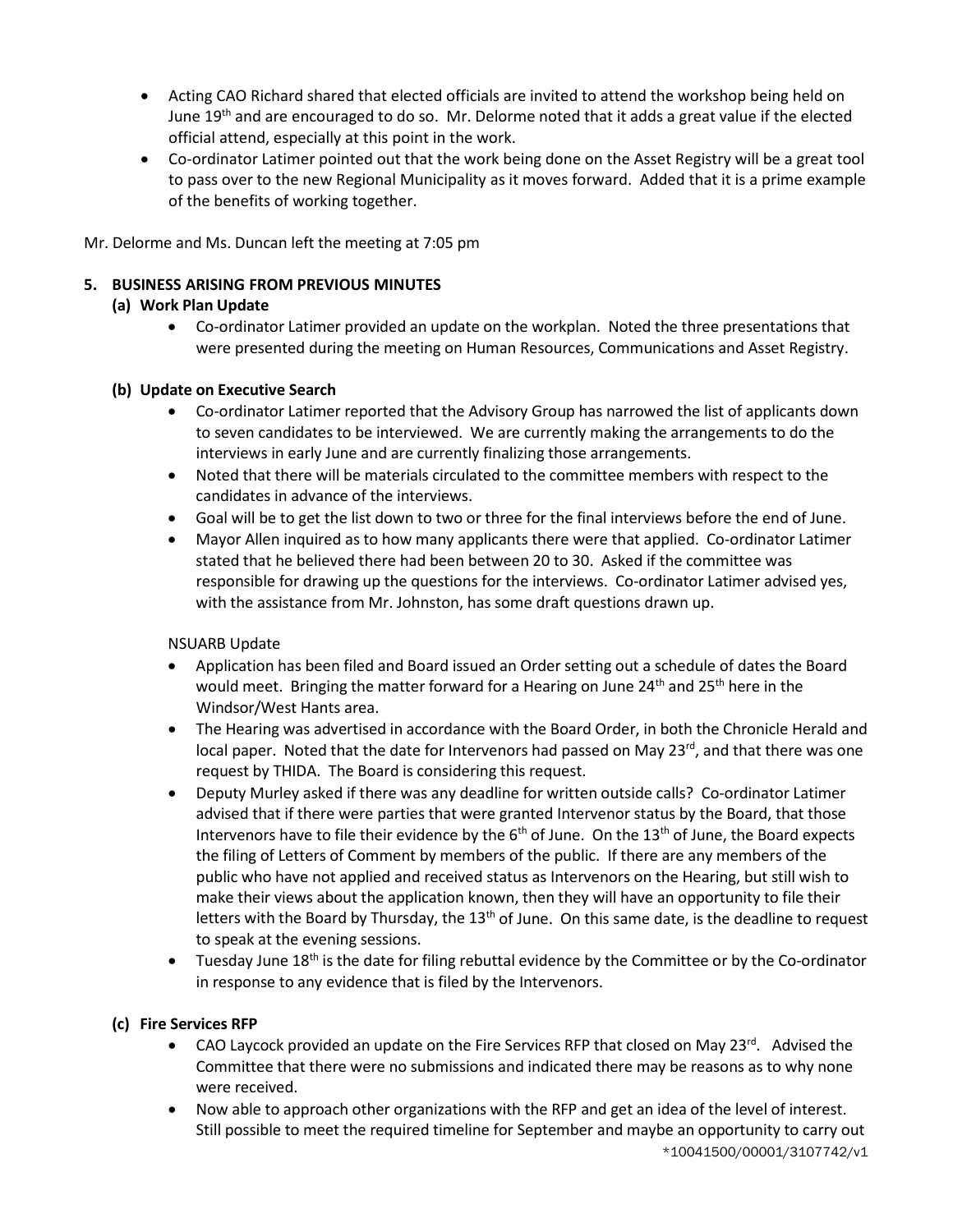the work on the Fire Services assets. Will provide an update when possible for the Committee.

## **6. STAFF REPORTS**

- **(a) March 2020 Regional Municipal Election (Rhonda Brown)**
	- Ms. Brown advised that if the Recommendations put forward are accepted, there would be limited input for the rest of the election itself once things are turned over to the Returning Officer. Noted that if there was input from previous elections it would be great to pass that along.
	- Ms. Brown noted that for any duties performed by the Returning Officer, there are no extra fees, gets paid the flat rate of \$5,000 for the entire election.
	- Presented her Recommendation Report on the March 2020 Elections and noted the budget put forward was for 11 districts.
	- Mayor Allen inquired about the electors list, recommending the list that is provided by the Province. Asked if the Returning Officer would be going through the list herself? Ms. Brown advised that she would be.
	- Co-ordinator Latimer noted that this is an area where he feels confident that they are up and out ahead of the curve. Noted that both units have done great jobs at running their elections. Both Ms. Brown and Ms. Thornton have reviewed the special legislation, and the Municipal Elections Act to come up with a list of things that need to be addressed to ensure that the Committee is considering the things that needed to be considered to get ready.
	- Ms. Brown noted that they would get updated information posted on the Website.
	- Warden Zebian noted that Ms. Brown was very thorough and that they couldn't have asked for a better Returning Officer.

**MOVED/SECONDED THAT RHONDA BROWN BE APPOINTED AS THE RETURNING OFFICER FOR THE MARCH 2020 REGION OF WINDSOR AND WEST HANTS MUNICIPALITY ELECTION. MOTION CARRIED.**

**MOVED/SECONDED THAT SHELLEENA THORNTON BE APPOINTED AS THE ASSISTANT RETURNING OFFICER FOR THE MARCH 2020 REGION OF WINDSOR AND WEST HANTS MUNICIPALITY ELECTION. MOTION CARRIED.**

**MOVED/SECONDED THAT THE RETURNING OFFICER BE APPOINTED TO ACT AS THE REGISTRAR OF VOTERS FOR THE MARCH 2020 REGIOAL MUNICIPAL ELECTION. MOTION CARRIED.**

**MOVED/SECONDED THAT THE PERMANENT REGISTER OF ELECTORS ESTABLISHED AND MAINTAINED BY ELECTIONS NOVA SCOTIA BE USED AS THE PRELIMINARY LIST OF ELECTORS FOR THE MARCH 2020 REGIONAL MUNICIPAL ELECTION. MOTION CARRIED.**

**MOVED/SECONDED THAT THE RETURNING OFFICER ENTER INTO AN INFORMATION SHARING AGREEMENT WITH THE PROVINCE OF NOVA SCOTIA FOR THE SHARING OF THE LIST OF ELECTORS FOR ELECTION PURPOSES. MOTION CARRIED.**

**MOVED/SECONDED THAT ADDITIONAL NOTIFICATION OF THE PRELIMINARY LIST OF ELECTORS PREPARATION BE GIVEN TO ELECTORS BY POSTING NOTICES IN EACH DISTRICT, POSTING ON THE STRONGER REGION WEBSITE AND POSTING ON MUNICIPAL SOCIAL MEDIA SITES. MOTION CARRIED.**

**MOVED/SECONDED THAT THE AMENDED LIST OF ELECTORS BE COMPLETED BY JANUARY 27, 2020. MOTION CARRIED.**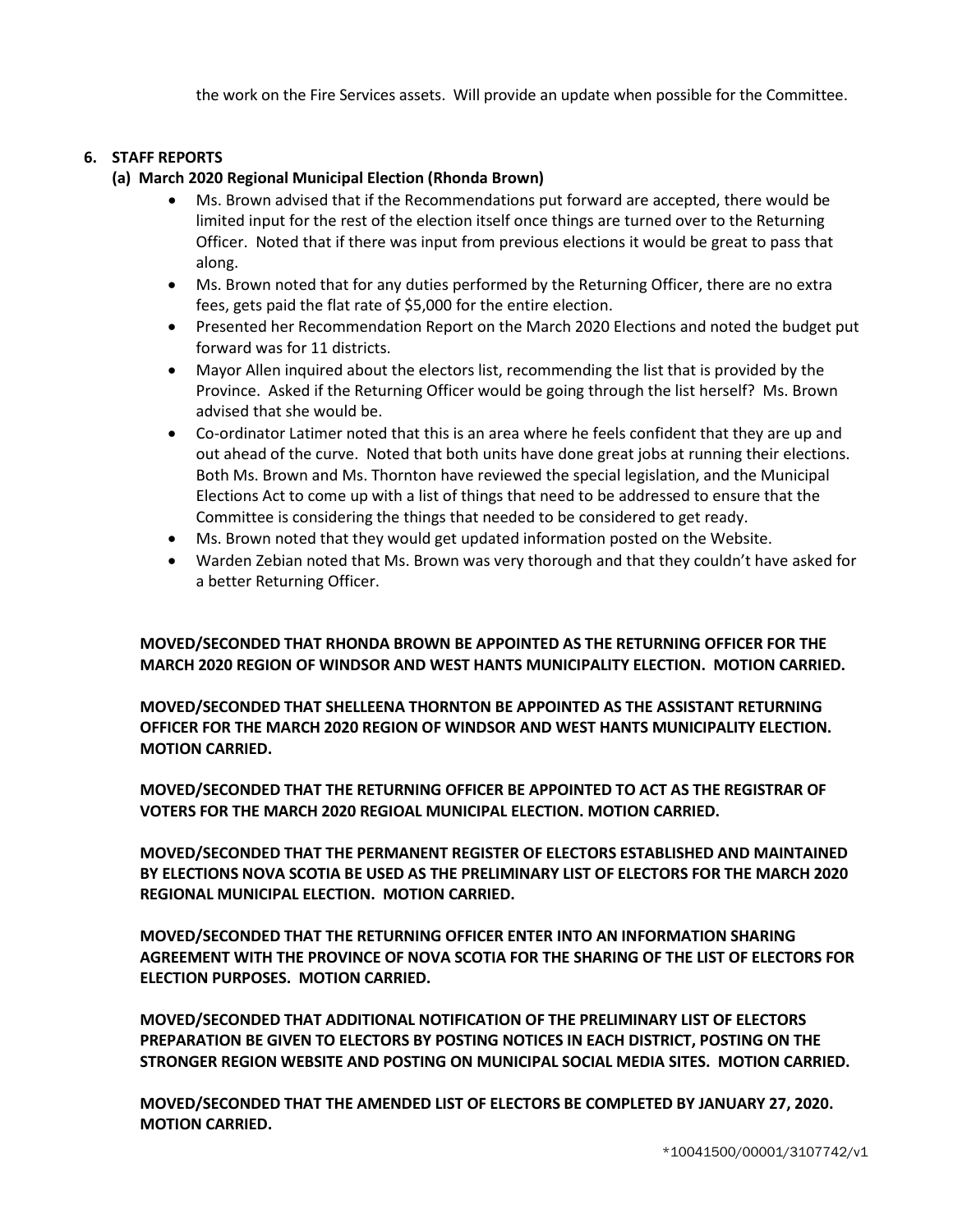**MOVED/SECONDED THAT ADDITIONAL NOTICE OF POLL BE GIVEN BY MAILING INFORMATION CARDS TO EACH ELECTOR, POSTING ON THE STRONGER REGION WEBSITE AND POSTING ON MUNICIPAL SOCIAL MEDIA SITES. MOTION CARRIED.**

**MOVED/SECONDED THAT SATURDAY FEBRUARY 29, 2020 BE SET AS THE OTHER ADVANCE POLLING DATE FOR THE MARCH 2020 REGIONAL ELECTION, IN ADDITION TO THE MARCH 3, 2020 DATE PRESCRIBED UNDER SECTION 114 OF THE MUNICIPAL ELECTIONS ACT. MOTION CARRIED.**

**MOVED/SECONDED THAT THE TARIFF OF FEES AND EXPENSES FOR THE WINDSOR AND WEST HANTS MUNICIPALITY ELECTIONS PURSUANT TO SECTION 139 OF THE MUNICIPAL ELECTIONS ACT ATTACHED AS SCHEDULE A TO THE MARCH 2020 REGIONAL MUNICIPAL ELECTION DATED MAY 27, 2019 BE APPROVED. MOTION CARRIED.**

Ms. Brown left the meeting at 7:22 pm

### **7. BILL 55, SECTION 12 ITEMS**

### **(a) West Hants Public Works Capital Budget Expenditures – Recommendation Report**

- Mr. Carrigan, Director of Public Works presented the report.
- Noted that the items being put forward in the report were approved by the West Hants Council back in April. Also noted that instead of putting 30 items forward, they have been summarized into three separate groups, Public Works General, Public Works Sewer Utility and West Hants Water Utility.

**MOVED/SECONDED THAT THE CO-ORDINATING COMMITTEE APPROVE THE CAPITAL EXPENDITURE OF ITEMS LISTED IN APPENDIX 1 FOR THE PUBLIC WORKS DEPARTMENT GENERAL AND HANTSPORT TRANSITION. MOTION CARRIED.**

**MOVED/SECONDED THAT THE CO-ORDINATING COMMITTEE APPROVE THE CAPITAL EXPENDITURE OF ITEMS LISTED IN APPENDIX 2 FOR THE PUBLIC WORKS DEPARTMENT SEWER SYSTEM UTILITY. MOTION CARRIED.**

**MOVED/SECONDED THAT THE CO-ORDINATING COMMITTEE APPROVE THE CAPITAL EXPENDITURE OF ITEMS LISTED IN APPENDIX 3 FOR THE WEST HANTS WATER UTILITY. MOTION CARRIED.**

- **(b) Valley Communications Agreement – Recommendation Report**
	- Acting CAO Richard presented the report.

## **MOVED/SECONDED THAT THE CO-ORDINATING COMMITTEE AUTHORIZE THE TOWN OF WINDSOR TO ENTER INTO A ONE-YEAR SERVICE AGREEMENT WITH VALLEY COMMUNICATIONS INCORPORATED, AS ATTACHED TO THIS REPORT. MOTION CARRIED.**

- **(c) Operating and Capital Reserves – Equipment and Projects - Recommendation Report**
	- Acting CAO Richard presented the report and noted that there were nine items being put forward for recommendation. These items had been put forward and were approved in the Town of Windsor's budget for capital.
	- Acting CAO Richard indicated that the work for these projects would be completed through this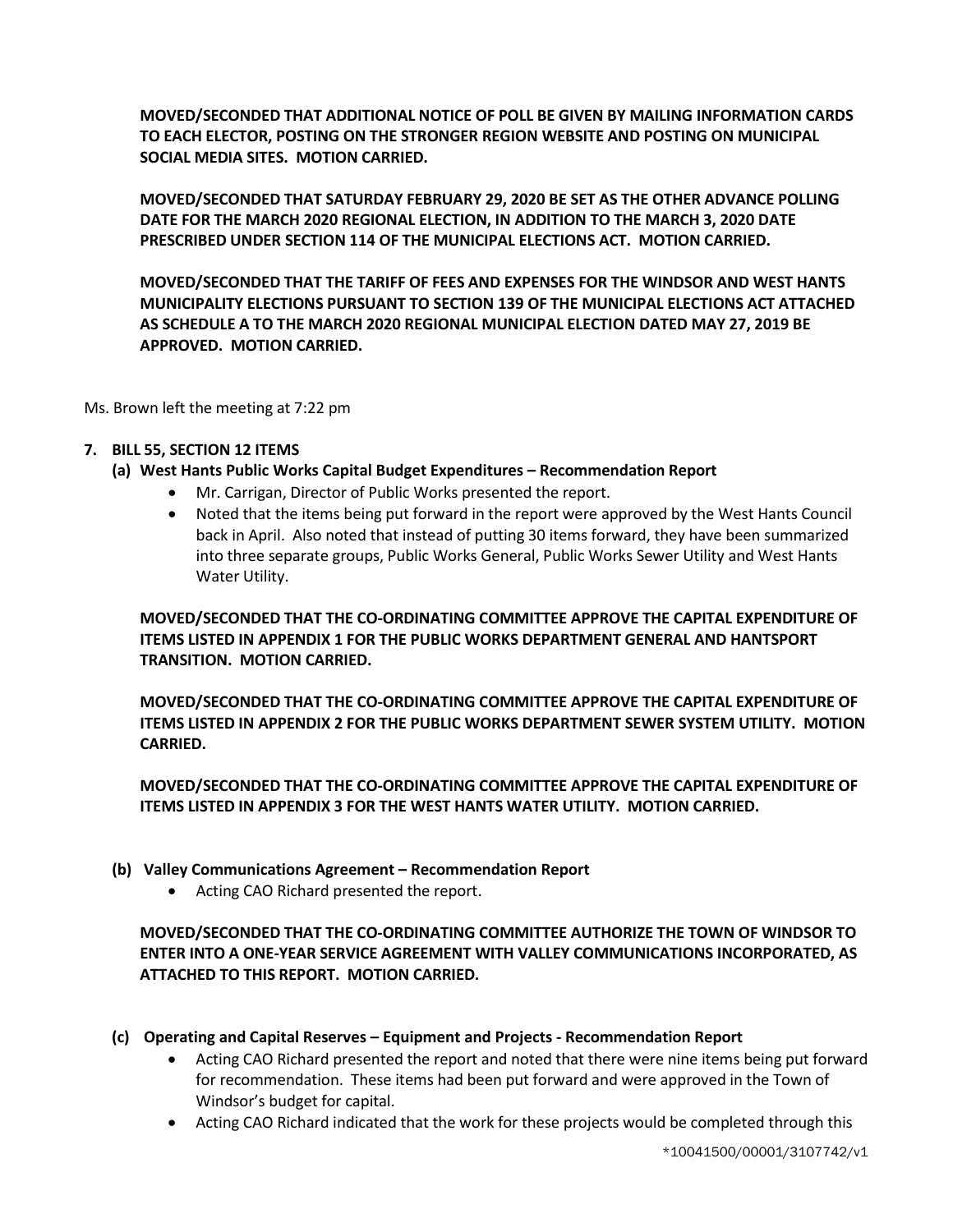fiscal year and noted that there may be other items that come forward. Advised that the cost only includes the Town's portion.

• All projects will follow the Town of Windsor's procurement policy and will have Council approval.

**MOVED/SECONDED THAT THE CO-ORDINATING COMMITTEE APPROVE FIVE (5) SELF CONTAINED BREATHING APPARATUS AT A TOTAL ESTIMATED COST OF \$53,970.00 FUNDING FROM THE FIRE EQUIPMENT RESERVE. MOTION CARRIED.**

**MOVED/SECONDED THAT THE CO-ORDINATING COMMITTEE APPROVE PUBLIC WI-FI AP EXPANSION AT A TOTAL COST OF \$22,560. FUNDING FROM THE CAPITAL RESERVE. MOTION CARRIED.**

**MOVED/SECONDED THAT THE CO-ORDINATING COMMITTEE APPROVE PUBLIC WORKS FUEL PUMP REPACEMENT FOR A TOTAL ESTIMATED COST OF \$41,980.00. MOTION CARRIED.**

**MOVED/SECONDED THAT THE CO-ORDINATING COMMITTEE APPROVE PUBLIC WORKS WHEEL LOADER #24 REPLACEMENT FOR A TOTAL ESTIMATED COST OF \$299,830.00. MOTION CARRIED**

**MOVED/SECONDED THAT THE CO-ORDINATING COMMITTEE APPROVE PAVEMENT RECONSTRUCTION, COLD PLANNING AND ASHPHALT OVERLAY – KING STREET (VICTORIA TO GERRISH) FOR A TOTAL ESTIMATED COST OF \$99,550.00. FUNDING FROM THE CAPITAL RESERVE (\$49,775) AND GAS TAX RESERVE (49,775). MOTION CARRIED**

**MOVED/SECONDED THAT THE CO-ORDINATING COMMITTEE APPROVE HIGHLAND AVENUE AND CHURCHILL STREET, STREET AND SERVICES RENEWAL FOR A TOTAL ESTIMATED COST TOWN COST OF \$1,473,040. FUNDING FROM THE SEWER RESERVE (\$218,280) AND DEPT (\$1,254,760). MOTION CARRIED**

**MOVED/SECONDED THAT THE CO-ORDINATING COMMITTEE APPROVE SIDEWALK RECONSTRUCTION, VICTORIA STREET FOR A TOTAL ESTIMATED COST OF \$143,920. FUNDING FROM GAS TAX RESERVE. MOTION CARRIED** 

**MOVED/SECONDED THAT THE CO-ORDINATING COMMITTEE APPROVE LAGOON DRIVE SEWER TREATMENT PLANT, SLUDGE REMOVAL PHASE 1, FOR AT TOTAL ESTIMATED COST OF \$300,000. FUNDING FROM SEWER RESERVE. MOTION CARRIED** 

**MOVED/SECONDED THAT THE CO-ORDINATING COMMITTEE APPROVE CAUSEWAY TRAIL IMPROVEMENTS FOR A TOTAL ESTIMATED TOWN COST OF \$45,000. FUNDING FROM SUB-DIVISION RESERVE (\$22,500) AND OPERATING RESERVE (\$22,500). MOTION CARRIED** 

Mr. Carrigan left the meeting at 7:31 pm

- **8. ADDITIONS TO THE AGENDA** if any
- **9. IN-CAMERA** if any **(a)** Personnel Matter **(b)** Contract Matter